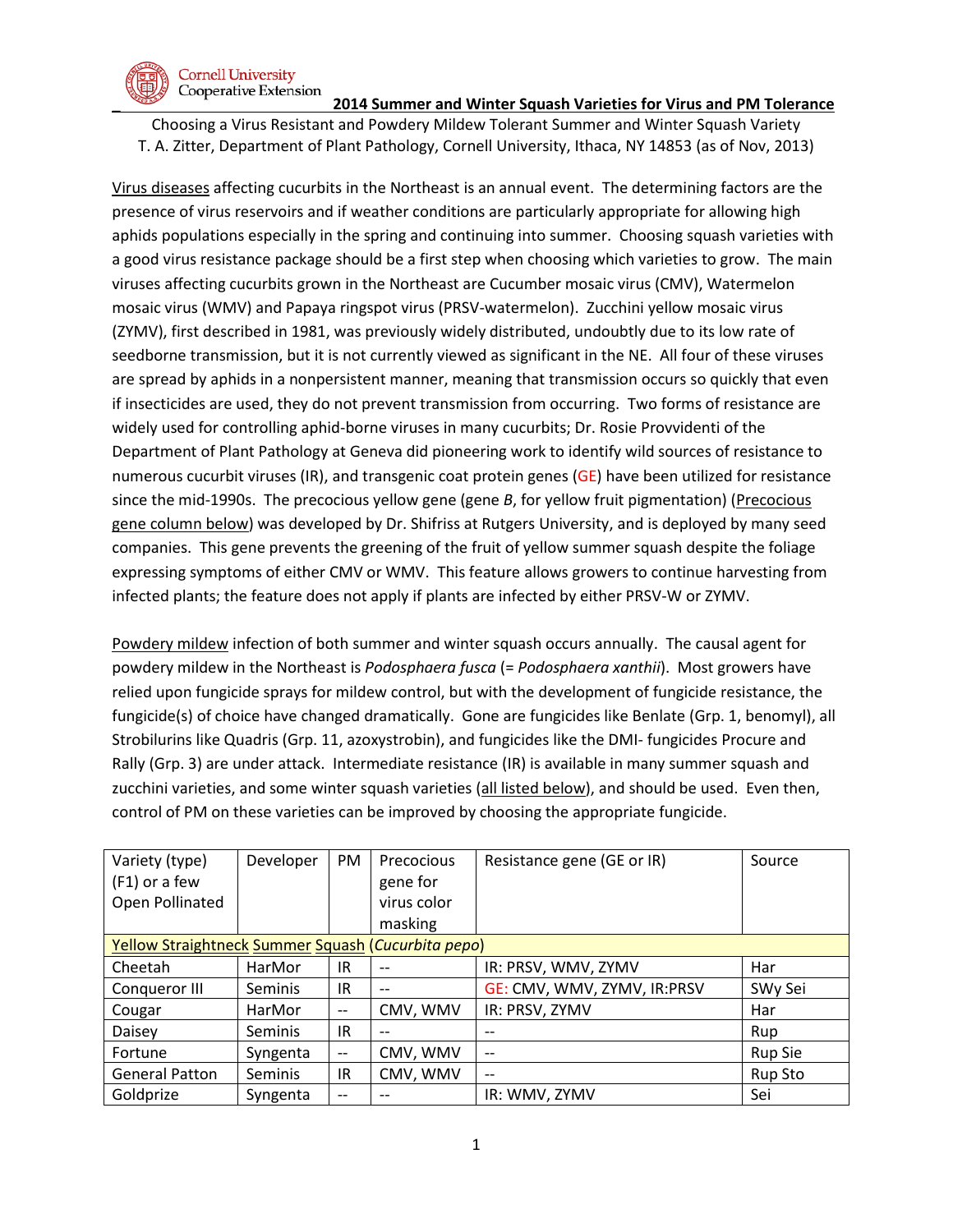

**\_ 2014 Summer and Winter Squash Varieties for Virus and PM Tolerance**

| Liberator III                                             | Seminis  | $-$                      | $-$                      | GE: CMV, WMV, ZYMV                  | Rup SWy        |  |  |
|-----------------------------------------------------------|----------|--------------------------|--------------------------|-------------------------------------|----------------|--|--|
| Lioness                                                   | HarMor   | $\overline{\phantom{a}}$ | $-$                      | IR: CMV, PRSV, WMV, ZYMV            | Har SWy        |  |  |
| Multipik                                                  | HarMor   | $\overline{\phantom{a}}$ | CMV, WMV                 | (1 <sup>st</sup> true leaf yellows) | Har Joh        |  |  |
| Patriot II                                                | Seminis  | IR                       | --                       | GE: WMV, ZYMV                       | Joh Rup Sie    |  |  |
| Precious II                                               | AC       | $\overline{\phantom{a}}$ | CMV, WMV                 | $\overline{\phantom{a}}$            | <b>AC</b>      |  |  |
| Seneca Supreme                                            | Seminis  | $\overline{\phantom{a}}$ | CMV, WMV                 | $-$                                 | Contact Sem    |  |  |
| Success (OP)                                              | Cornell  | IR                       | $-$                      | $-$                                 | HiMo           |  |  |
| Sunbar                                                    | Seminis  | $\overline{\phantom{a}}$ | CMV, WMV                 | $-$                                 | Rup            |  |  |
| Sunray                                                    | Seminis  | IR                       | CMV, WMV                 | $-$                                 | Har Joh        |  |  |
| Superpik                                                  | HarMor   | $\overline{\phantom{a}}$ | CMV, WMV                 | $\overline{\phantom{a}}$            | Har            |  |  |
| <b>XPT 1832 III</b>                                       | Seminis  | $\overline{a}$           | CMV, WMV                 | GE: CMV, WMV, ZYMV                  | Rup Sei        |  |  |
| Yellow Crookneck Summer Squash (Cucurbita pepo)           |          |                          |                          |                                     |                |  |  |
| Delta                                                     | HarMor   | IR                       | $-$                      | IR: WMV, ZYMV                       | Har SWy        |  |  |
| Destiny III                                               | Seminis  | $\overline{\phantom{m}}$ | $-$                      | GE: CMV, WMV, ZYMV                  | Rup SWy        |  |  |
| Gold Star                                                 | Syngenta | IR                       | $\overline{\phantom{a}}$ | IR: CMV                             | Sie SWy        |  |  |
| Prelude II                                                | Seminis  | IR                       | $\overline{\phantom{a}}$ | <b>GE: WMV</b>                      | Rup SWy        |  |  |
| Prelude                                                   | Seminis  | IR                       | $\overline{a}$           | $\overline{\phantom{a}}$            |                |  |  |
| Supersett                                                 | HarMor   | $\overline{a}$           | CMV, WMV                 | $\overline{\phantom{a}}$            | Har            |  |  |
| Yellow and Green Specialty Summer Squash (Cucurbita pepo) |          |                          |                          |                                     |                |  |  |
| Cue Ball (Gr                                              | HarMor   | $-$                      | $-$                      | IR: WMV, ZYMV                       | Rup SWy Sie    |  |  |
| globe)                                                    |          |                          |                          |                                     |                |  |  |
| One Ball (Yel                                             | HarMor   | $\overline{\phantom{a}}$ | --                       | IR: WMV, ZYMV                       | Rup SWy        |  |  |
| globe)                                                    |          |                          |                          |                                     |                |  |  |
| Rapaz                                                     |          | $\overline{\phantom{m}}$ | $\overline{\phantom{a}}$ | IR: WMV, ZYMV                       | Sie            |  |  |
| Sunny Delight                                             | Seminis  | $-$                      | CMV, WMV                 |                                     | Sto            |  |  |
| (Yel Scallop)                                             |          |                          |                          |                                     |                |  |  |
| Zephyr (green-                                            | Johnny's | $\overline{\phantom{a}}$ | CMV, WMV                 | $\overline{\phantom{a}}$            | Joh            |  |  |
| tip)                                                      |          |                          |                          |                                     |                |  |  |
| Green Zucchini Squash (Cucurbita pepo)                    |          |                          |                          |                                     |                |  |  |
| <b>Bobcat</b>                                             | HarMor   | $\overline{a}$           | $-$                      | IR: WMV, PRSV, ZYMV                 | Sto            |  |  |
| Cashflow                                                  | Syngenta | --                       | $-$                      | IR:ZYMV                             | Sie            |  |  |
| <b>Declaration II</b>                                     | Seminis  | $-$                      | $-$                      | GE: WMV, ZYMV                       | Rup            |  |  |
| Dividend                                                  | Syngenta |                          |                          | IR: CMV, WMV, ZYMV                  | SWy            |  |  |
| Dunja                                                     | Enza     | IR                       | $-\hbox{--}$             | IR: PRSV, WMV, ZYMV                 | Joh            |  |  |
|                                                           | Zaden    |                          |                          |                                     |                |  |  |
| Elegance                                                  | HarMor   | IR                       | $\overline{\phantom{a}}$ | IR: WMV, ZYMV                       | Har            |  |  |
| <b>Emerald Desire</b>                                     | Syngenta | IR                       | $\overline{\phantom{a}}$ | IR: CMV, WMV, ZYMV                  | Sie            |  |  |
| Endeavor                                                  | Sakata   | IR                       | $\overline{\phantom{a}}$ | IR: PRSV, WMV, ZYMV                 | Sie            |  |  |
| Envy                                                      | Syngenta | IR                       | $\overline{\phantom{a}}$ | IR: ZYMV                            | Varies         |  |  |
| Esteem                                                    | HarMor   | IR                       | --                       | IR: PRSV, WMV, ZYMV                 | Varies         |  |  |
| Felix                                                     | HarMor   | IR                       | $\overline{\phantom{a}}$ | IR: PRSV, ZYMV                      | Har            |  |  |
| Equinox                                                   | Syngenta | IR                       | --                       | IR: WMV, ZYMV                       | Varies         |  |  |
| Independence II                                           | Seminis  | --                       | --                       | GE: WMV; IR: ZYMV                   | <b>Rup Sie</b> |  |  |
| Jacobo                                                    | Syngenta | IR                       | $\overline{\phantom{a}}$ | IR: WMV, ZYMV                       | Varies         |  |  |
| Jaguar                                                    | HarMor   | $\overline{\phantom{a}}$ | $-$                      | IR: WMV, ZYMV                       | Har            |  |  |
| Judgement III                                             | Seminis  | --                       | --                       | GE: CMV, WMV, ZYMV                  | Sie            |  |  |
| Justice III                                               | Seminis  | --                       | $\overline{\phantom{a}}$ | GE: WMV; IR: CMV, ZYMV              | Sie            |  |  |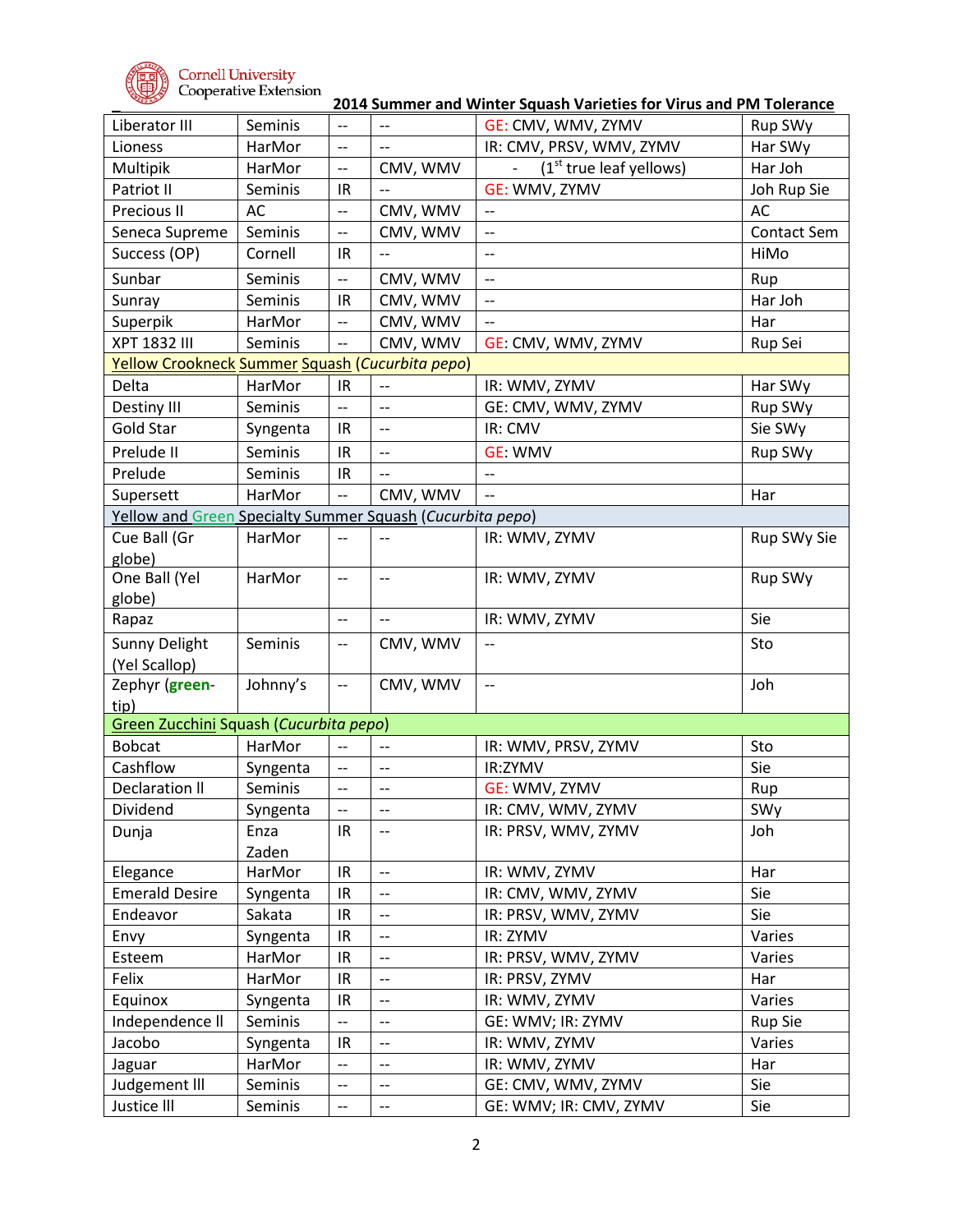

**\_ 2014 Summer and Winter Squash Varieties for Virus and PM Tolerance**

| Leopard                                             | HarMor    | $-$                      | $-$                            | IR: PRSV, WMV                                                    | Har Sto SWy |  |  |
|-----------------------------------------------------|-----------|--------------------------|--------------------------------|------------------------------------------------------------------|-------------|--|--|
| Lynx                                                | HarMor    | $\overline{a}$           | $\overline{\phantom{a}}$       | <b>IR: PRSV</b>                                                  | Sto SWy     |  |  |
| Noche                                               | Syngenta  | $\overline{\phantom{a}}$ | $-$                            | IR: WMV, ZYMV                                                    | Joh         |  |  |
| Pascola                                             | Syngenta  | IR                       | $\overline{\phantom{a}}$       | IR: CMV, WMV, ZYMV                                               | Sie         |  |  |
| Paycheck                                            | Syngenta  | IR                       | --                             | IR: CMV, WMV, ZYMV                                               | Sie Sto SWy |  |  |
| Payload                                             | Syngenta  | IR                       | $-$                            | IR: CMV, WMV, ZYMV                                               | Sie         |  |  |
| Payroll                                             | Syngenta  | IR                       | $\overline{\phantom{a}}$       | IR: WMV, ZYMV                                                    | Sie SWy     |  |  |
| Prestige                                            | HarMor    | IR                       | $\overline{\phantom{a}}$       | $\overline{a}$                                                   | Har         |  |  |
| Preference                                          | HarMor    | IR                       | $\overline{\phantom{a}}$       | IR: WMV, ZYMV                                                    |             |  |  |
| Revenue                                             | Syngenta  | $\overline{\phantom{a}}$ | $\overline{\phantom{a}}$       | IR: CMV, WMV, ZYMV                                               | Joh         |  |  |
| Reward                                              | HarMor    | IR                       | $\overline{a}$                 | IR: CMV, WMV, ZYMV                                               | SWy Har     |  |  |
| Spineless                                           |           | IR                       |                                | IR: WMV, ZYMV                                                    | Joh Sie Har |  |  |
| Perfection                                          | Syngenta  |                          | --                             |                                                                  |             |  |  |
| <b>Tigress</b>                                      | HarMor    | $\overline{\phantom{a}}$ | $\overline{\phantom{a}}$       | IR: PRSV, WMV, ZYMV                                              | Har Joh     |  |  |
| Wildcat                                             | HarMor    |                          | $-$                            | IR: PRSV, ZYMV                                                   | SWy         |  |  |
|                                                     |           | IR<br>--                 | --                             |                                                                  |             |  |  |
| Symphony                                            | AC        |                          |                                | IR: WMV, ZYMV                                                    | Sie         |  |  |
| <u>Yellow Zucchini (1st</u>                         |           |                          |                                | Golden) or 2 <sup>nd</sup> Grey Zucchini Squash (Cucurbita pepo) |             |  |  |
| Golden Arrow                                        | HarMor    | $\overline{\phantom{a}}$ | $-$                            | IR: WMV, PRSV, ZYMV                                              | Har         |  |  |
| Golden Delight                                      | Syngenta  | $- -$                    | $-$                            | IR: WMV, ZYMV                                                    | Rup Sto Sie |  |  |
| Golden Glory                                        | Syngenta  | IR                       | $-$                            | IR: WMV, ZYMV                                                    | Joh Sie SWy |  |  |
| Golden Rod                                          | HarMor    | $\overline{\phantom{a}}$ | CMV, WMV                       | $\overline{\phantom{a}}$                                         | Har         |  |  |
| Sebring (Golden)                                    | HarMor    | IR                       | --                             | $\overline{\phantom{a}}$                                         | Joh SWy     |  |  |
| Citlali (Grey)                                      | HarMor    | IR                       | $\overline{\phantom{m}}$       | IR: ZYMV                                                         | Har         |  |  |
| Cuarzo (Grey,<br>Club)                              | Syngenta  | IR.                      | $\overline{\phantom{m}}$       | IR: WMV, ZYMV                                                    | Varies      |  |  |
| Depredador<br>(Grey)                                | Seminis   | $-$                      | $\overline{\phantom{m}}$       | IR: PRSV, WMV, ZYMV                                              | Rup         |  |  |
| Hurakan (Grey)                                      | HarMor    | IR                       | $\overline{a}$                 | $\overline{\phantom{a}}$                                         | Har         |  |  |
| Ishtar (Grey)                                       | HarMor    | $\overline{\phantom{a}}$ | $-$                            | IR: WMV, ZYMV                                                    | Sie SWy     |  |  |
| Linda (Grey)                                        | HarMor    | IR                       | $\overline{\phantom{a}}$       | IR: CMV, PRSV, ZYMV                                              | Har         |  |  |
| Terminator                                          | Seminis   | $\overline{\phantom{a}}$ | $-$                            | IR: PRSV, WMV, ZYMV                                              | Sie         |  |  |
| (Grey)                                              |           |                          |                                |                                                                  |             |  |  |
| Acorn Winter Squash (Cucurbita pepo)                |           |                          |                                |                                                                  |             |  |  |
| Variety                                             | Developer | PM                       | <b>Rind Color</b>              | <b>Comments or Features</b>                                      | Source      |  |  |
| Autumn Delight                                      | Seminis   | IR                       | Green                          | $-$                                                              | Sei SWy     |  |  |
| Celebration                                         | Cor & Rup | IR                       | <b>Gold Striped</b>            | $\overline{\phantom{a}}$                                         | Rup SWy     |  |  |
| Harlequin                                           | Cornell   | IR                       | Caramel w Gr<br><b>Stripes</b> | $\hspace{0.05cm} \ldots$                                         | Rup         |  |  |
| Honey Bear                                          | Johnny's  | IR                       | Green                          | AAS 2009                                                         | Joh         |  |  |
| Royal Ace PR                                        | HarMor    | IR                       | Green                          |                                                                  | Har,        |  |  |
| Sweet REBA (OP)                                     | Cornell   | IR                       | Green                          | REBA = Resistant Early Bush Acorn                                | HiMo        |  |  |
| Table Star                                          | Rupp      | IR                       | Green                          | --                                                               | Rup         |  |  |
| <b>Table Treat</b>                                  | Rupp      | IR                       | Green                          | $\overline{\phantom{a}}$                                         | Rup         |  |  |
| Taybelle PM                                         | Seminis   | IR                       | Green                          | --                                                               | Sei SWy     |  |  |
| <b>Tiptop PMR</b>                                   | Johnny's  | IR                       | Green                          | $\overline{\phantom{a}}$                                         | Joh         |  |  |
| <b>Butternut Winter Squash (Cucurbita moschata)</b> |           |                          |                                |                                                                  |             |  |  |
| Betternut 401                                       | Rupp      | IR                       | <b>Classic Beige</b>           | 3 lb. fruit                                                      | Rup         |  |  |